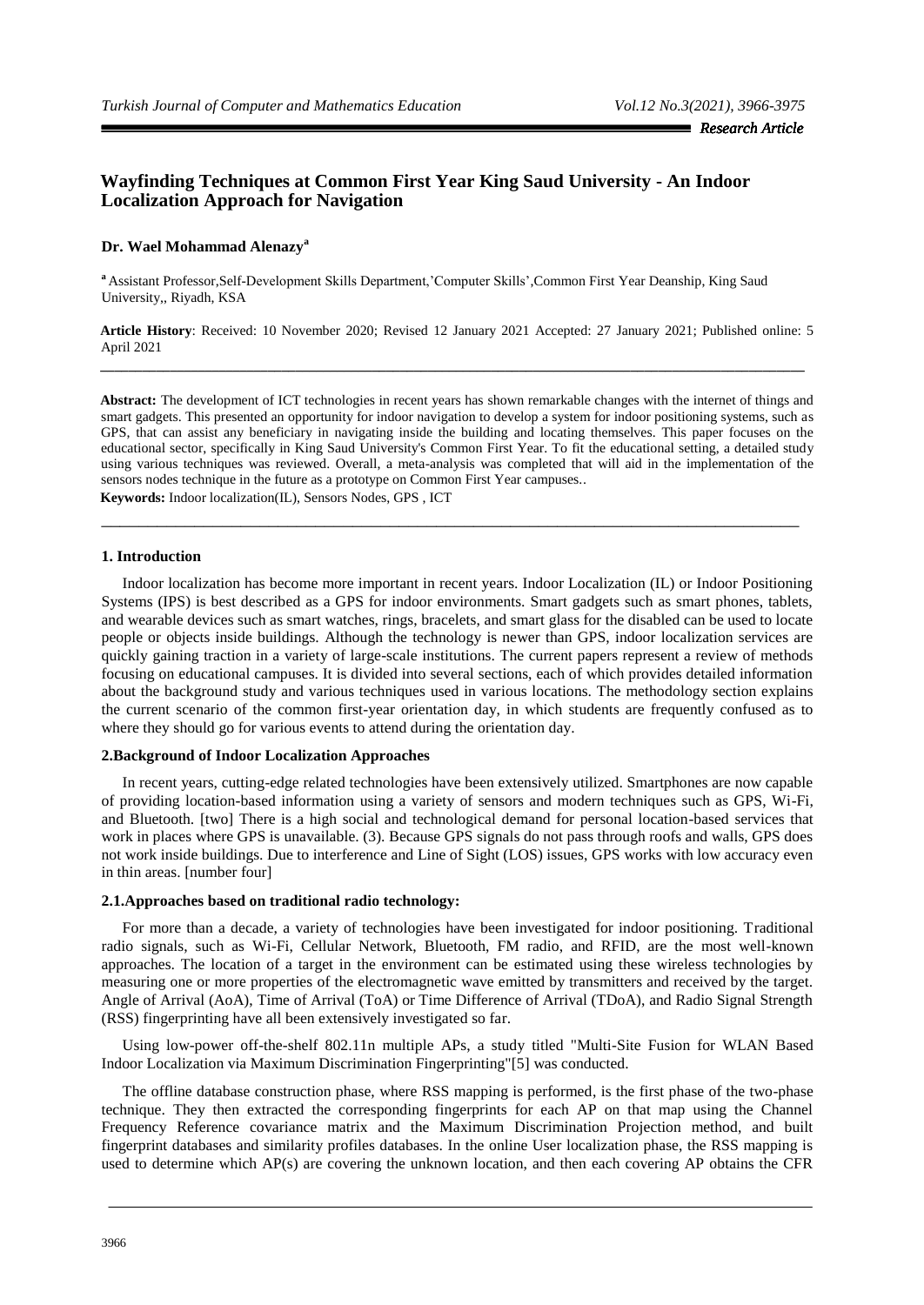covariance matrix for that location (s). The correct location is then determined using either single or fusion similarity profile matching.

They created fingerprints using the envelope of the Long Training Field (LTF) of the preamble of the  $802.11a/g/n$  Wi-Fi packet and a special purpose array antenna transmitter with high power capabilities for single site localization. To improve localization performance, they combined pre-existing infrastructure with accurate information provided by the Channel Frequency Response (CFR). They claimed and achieved metre level accuracy using the aforementioned method.

DeepFi[6], a deep learning-based indoor fingerprinting scheme that uses Channel State Information, is undergoing research in a similar vein (CSI). The device driver collects CSI for all subcarriers and antennas in this method, which is then analysed with a deep network.

To obtain the estimated location, the DeepFi system architecture includes an offline training phase and an online localization phase using a probabilistic method based on the radial basis function. Deep learning is used in the offline training phase to train all the weights of a deep network as fingerprints, and a greedy learning algorithm is incorporated layer by layer for weight training to reduce complexity..

According to the study, a deep-learning-based fingerprinting scheme could be used to overcome the limitations of existing machine-learning-based methods. The deep-learning-based method can fully explore the features of wireless channel data and produce the best weights as fingerprints. To reduce computational complexity, it also includes a greedy learning algorithm. The study uses CSI to obtain more fine-grained wireless channel information than RSS-based schemes, such as the amplitude and phase of each subcarrier from each antenna for each received packet. They claimed and achieved metre level accuracy using the aforementioned method.

Hossain [7] discussed a different aspect of fingerprint-based location systems with enhanced accuracy in a study based on Multiple Wireless Technologies. They claimed to have developed a robust location fingerprint definition using a weighted linear regression technique that combined signals from multiple wireless technologies. It proved to be a better fit for fictitious training points, taking advantage of signal strength distribution spatial similarity.

Using Bluetooth and Wi-Fi signals together, the study suggested two well-known localization algorithms, K-Nearest Neighbor and Bayesian Probabilistic Model. SSD - Signal Strength Difference perceived at APs provides a more robust location fingerprint than absolute signal strength values by itself, according to research[8], and increasing the number of APs does not always increase the localization accuracy monotonically. [nine] They also discovered that when using an SSD as a location fingerprint, Bluetooth outperforms Wi-Fi in every situation.

An intelligent method for information integration is required to achieve the goal of having an accurate, alwaysavailable, and simple-to-compute pedestrian positioning solution. Mohammad Bhuiyan's research, titled Using Building Layout for Performance Optimization of a Multi-Sensor Fusion Model in Indoor Navigation, used a Kalman Filter-based fusion model to combine Wi-Fi fingerprints, super sensitive GPS readings, and data from IMUs. The fusion filter improved positioning accuracy while also increasing positioning availability. Inside a typical office building, the KF-based fusion model achieves a horizontal accuracy of around 6 metres, and with the building layout information, it improves horizontal position accuracy to around 4.95 metres. This provided a first look at the kind of performance that can be achieved with low-cost heterogeneous location, heading, and speed observations aided by building layout information. [9]

Inertial Measurement Units (IMUs) are built into today's smart devices and smartphones, allowing them to send and receive data or information via radio signals on their own. To achieve high accuracy and stable performance in the tracking process, a study on real-time robust indoor tracking system in smartphones proposed fusing RSS, IMU, and floor map in an enhanced particle filter. They were able to reduce the errors caused by magnetic field disturbances and inaccurate off-the-shelf IMUs by using a stochastic model for location estimation and effective filtering of IMU readings. To mitigate the errors caused by the low Wi-Fi sampling rate and make the system fault tolerant, a double re-sampling method was used.

Through an automatic localization failure recovery mechanism, improved PDR measurements (by considering magnetic field and angular velocity through Direction Cosine Matrix filter), and the implementation of a graph based model to describe the physical environment, the research attempted to provide a solution for major issues in localization failures such as global localization problem and kidnapped robot problem.The results showed that the tracking method can automatically recover from failures in localization. The average tracking error in the evaluation experiment was 1.15 metres, with a standard deviation of 0.8 metres. [9]

Indoor pedestrian localization with multi-sensor information fusion strain upon particle filter algorithm based on multi-sensor fusion was studied by Xianguy Xu[12]. The algorithm combines the smart mobile terminal with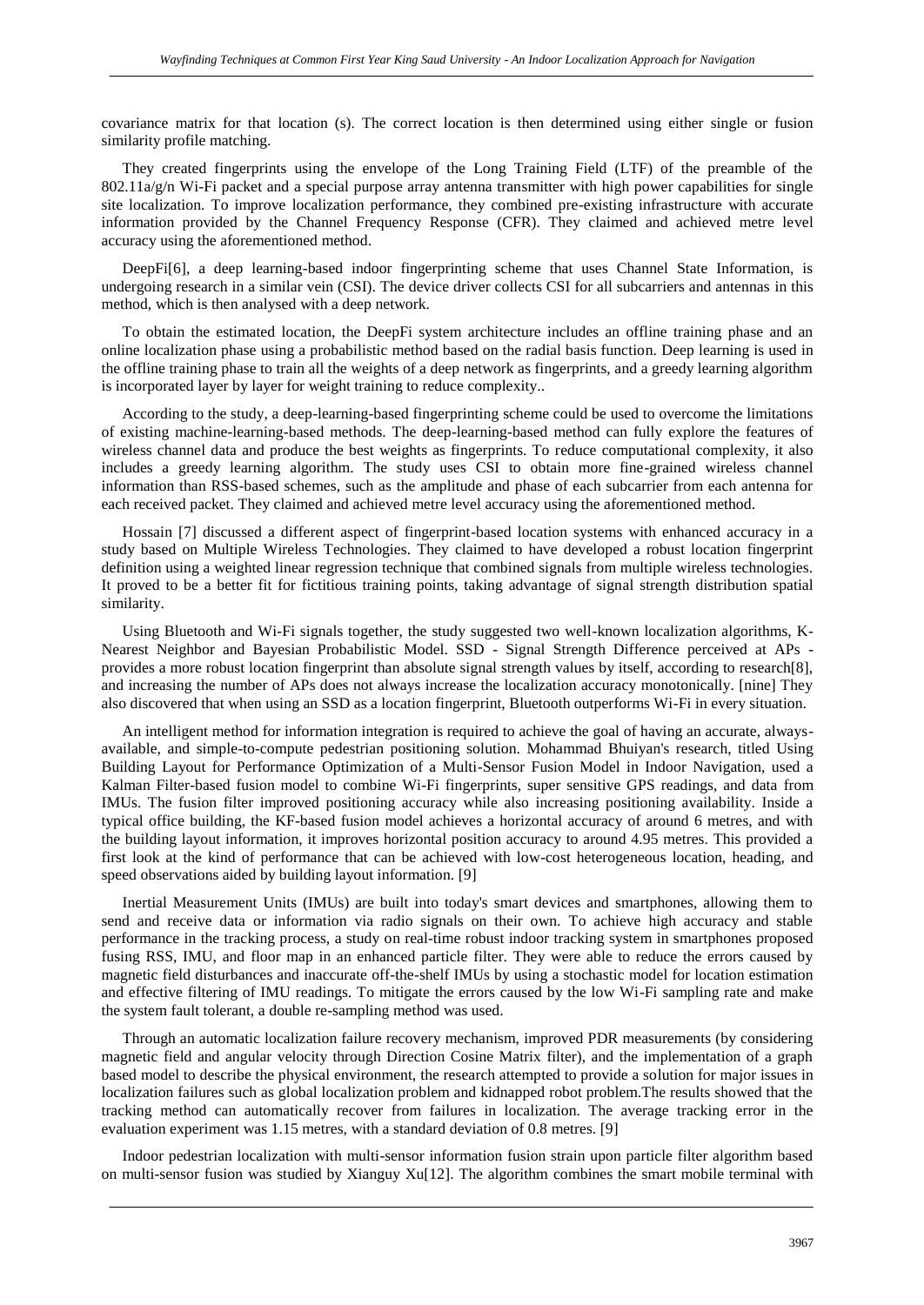indoor localization and uses a particle filter to filter the results of the localization. To improve the filtering precision and stability, they used a PDR-based dynamic interval particle filter algorithm and RSSI localization information. The study focused on a particle filter algorithm that combines multi-sensor fusion with IMU readings. The user's movement is recorded by the IMU, and Bayesian estimates of the m are madeWhen compared to a location algorithm based on Wi-Fi, experimental results show that the multi-sensor algorithm improves localization accuracy and robustness. The proposed method has an average error of over 0.35 metres in a 21m X 18m area, which is better than the location algorithm based solely on Wi-Fi, which has an average error of 1.65 metres. (If the user is moving, the research found an error of 0.54m and 2.35m, respectively.)

Jeong et al. [13] proposed the Smartphone-Assisted Localization Algorithm (called SALA) for positioning indoor IoT devices, which allows the smartphone to visually display the positions of IoT devices in indoor environments. In this case, the smartphone acts as a mobile beacon that uses a sensor-fusion method to track its own position indoors using its various built-in sensors.

The study focused on a smart home in which a moving smartphone broadcasts short-range beacon messages on a regular basis and collects responses from nearby IoT devices. The response usually includes information about IoT devices. For localization, the smartphone saves this response, along with the RSS and its location, to a dedicated server. The closer the distance between two devices, the stronger the RSS of the exchanged message frame, according to SALA. The sample points with the received signal strength are analysed to determine the best grid position for the IoT device (using power map algorithm and grid-weight map algorithm). Offline, along with a given indoor layout, these stored trace data is processed.

According to the study, SALA can effectively localiseIoT devices with position errors of less than 20 cm during simulations (in 8.7 m x 6.6m area). The average collective motion error in the real experiment, however, was more than 195 cm.[13]

The proposed approach shows an error of 0.07 percent for the total travelled distance after introducing an implementation for PDR algorithm using 6-D vectors (3-axis acceleration and 3-axis magnetic field) Quaternion-Based Extended Kalman filter for heading estimation with Low Pass filter and adaptive step length methodology. (#14)

Another research paradigm with a similar baseline discussed the design and implementation of an Internet of Things (IoT)-based indoor localization system using Bluetooth Low Energy (BLE) technology[15][16][17]. They used different modules like data measurement through Bluetooth[18] beacons, data aggregation and transmission, storage, web-interface and cloud services for data, and results visualisation with the help of two key intrinsic components, an acquisition system and a central server. The proposed system's localization mechanism was based on a location algorithm derived from the Received Signal Strength (RSS) footprinting method, which enabled it to detect reference zones within closed environments.

The system proposed a general architecture (designed from an IoT modular standpoint) for identifying reference stations in indoor environments, with two main systems: Acquisition and Central Server. The acquisition system is in charge of acquiring RF signals and performing RSS identification using BLE Technology[19], whereas the Central Server implements a local storage database and a local web interface to display the raw and processed data stored in the database.

In closed environments, the BLE technology has propagation properties that allow it to determine proximity and distance values with some error. Many physical properties of such environments, such as the multipath effect, scattering, and the complexity and dynamic of interior structures, have a negative impact on signal radio propagation. Using custom software at the data aggregation stage of the acquisition system, the proposed approach yields a final error of 29.8%[15].Jesus LovonMelgarejo et al[17] used two supervised learning algorithms, SVM and k-NN, to develop beacon-based location mechanisms with a similar setup. They argue that, in comparison to SVM, the use of the k-NN algorithm may be more effective in developing an indoor location fingerprinting mechanism (though BLE signals are susceptible to fast fading impairments, making it difficult to measure RSSI to develop Wi-Fi based fingerprinting). Despite this, the experiment was unable to achieve meter-level accuracy.

Localization systems with a 1 metre accuracy could be used for navigating complex facilities and locating specific locations, people, or objects. The same is discussed in the Bluetooth Indoor Localization System based on the "Incorrectly Triangulation System.' [20] a Using a dedicated cross correlation chip, the proposed trilaterationbased system measures the RF signal propagation time with 3 nanosecond accuracy using the Differential Time Difference of Arrival – DTDoA method. The system calculates the distance between two points of unknown position by measuring the propagation time of an electromagnetic wave. They used additional hardware on the base stations, whereas no additional hardware was required in mobile. The aforementioned research could achieve metre position accuracy with a simplified demonstration setup. [20] A study published by the Spanish Council for Scientific Research [21] on Smartphone-Based Cooperative Indoor Localization with RFID Technology [22]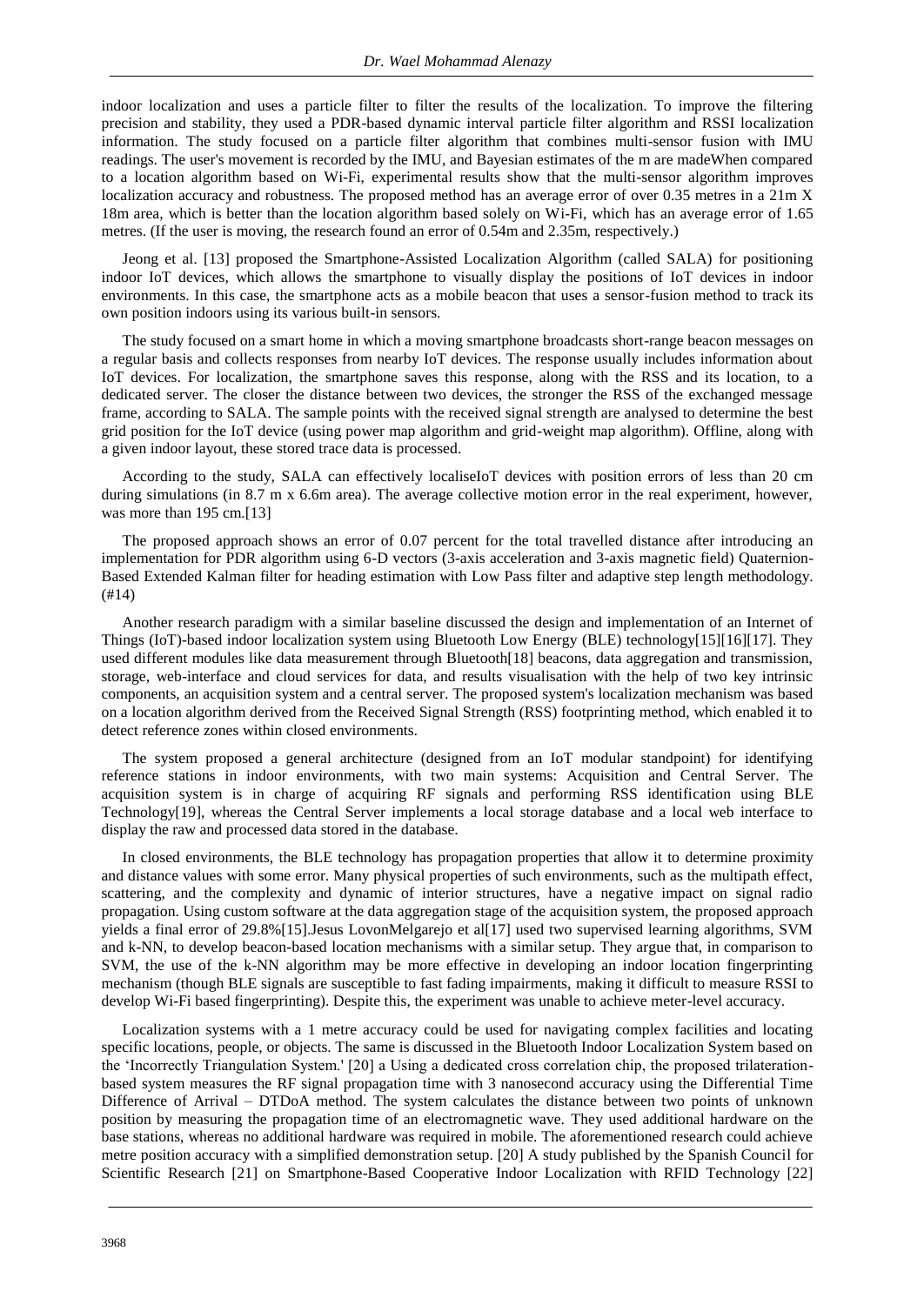discusses the localization and tracking of people using smartphones by combining RSS emitted from known location beacons with PDR, which estimates user motion.

To improve overall positioning accuracy, the study recommended a centralised cooperative particle filter (PF) formulation over the joint state of all users that allows for the processing of RSS measurements from both anchor and mobile emitters, as well as PDR motion estimates and map information. Sensor measurements, low-level processing, and data transmission to a central unit, where cooperative localization took place, were all handled by smartphones.

The study found that when limited users moved in an area with active RFID tags, their individual localization improved in terms of positioning accuracy each time they used cooperative PF, PDR, and map information, respectively.

A study led by Hammadi at Khalifa University on Indoor Localization and Guidance Using Portable Smartphones describes an android-based indoor map guidance system that assists and guides delegates inside an academic setting such as a university. It was concentrating on using low-cost Near Field Communication – NFC (RFID is the process of uniquely identifying items using radio waves, and NFC is a specialised subset of RFID technology). NFC (Near Field Communication) is a low-cost wireless technology with short-range communication capability and a branch of High-Frequency (HF) RFID, both of which operate at the 13.56 MHz frequency.) technology and Quick Response QR Codes with Dijkstra algorithm to determine the location and provide navigation within the university. Researchers developed a system that relies on a server that contains three mail parts: a web server, a map server, and a spatial database, all of which are open source and freely available software

According to the study, NFC tags should be scattered throughout the premises in known locations, allowing users to determine the location of a device that scans those tags.[page 24] It uses the Dijkstra algorithm to calculate the shortest path from the current location to the desired destination after receiving the user's current location and desired destination. Due to the fixed positions of the NFC tags, higher accuracy can be achieved. [No. 25]

The bilingual app could also be used to find a destination, calculate the shortest path, locate car parking, and provide feedback to building management, among other things.

#### **2.2.Light & Sound Based Approaches:**

Indoor localization solutions with the desired simplicity, robustness, accuracy, and responsiveness are still needed for IoT applications. Shang Ma discusses Foglight, a visible light-based indoor localization system that allows low-power IoT devices to pinpoint their location with sub-centimeter accuracy [26].

When mechanical mirrors inside a projector are flipped based on gray-coded binary images, it creates a unique spatial encoding. This image encodes each pixel within the projection area in a unique way, allowing IoT devices to collect and decode a sequence of light intensity and recognise their own position within the projection area. It employs a low-cost, battery-operated TAOS & TSL13T off-the-shelf light sensor that can easily be coupled with such devices to achieve high-accuracy localization with minimal signal processing overhead, low latency, and low power consumption.

The entire system is energy efficient, making it suitable for low-power IoT devices and long-term deployment for large-scale applications. It achieves sub-centimeter precision in fine-grained localization. This opens up a wide range of new applications in which high-accuracy location is required.

Foglight can locate a target device with an average accuracy of 1.7 millimetres in a controlled lab study, with an average refresh rate of 84 Hz and a minimal latency of 31.46 milliseconds on Wi-Fi and 23.2 milliseconds on serial communication. However, the requirement for line-of-sight is the method's most significant limitation. It can only locate devices within the projection area, so using it in a larger area could be difficult!

A precise localization system is required to implement a reliable and efficient solution to assist frail people with a continuous and consistent form of information for safe exploitation of indoor environments. The importance of ultrasound-based localization systems among the various technologies is highlighted in a study conducted by the University of Catania in Italy on Smart MultiSensor Strategies for Indoor Localization[27]. It believes that by installing a sensor network in the environment, the highest accuracy can be achieved.

Wireless Sensor Network and Advanced Signal Processing are used in the system. User Environment Interaction (UEI) and User-Environment-Contextualization improve location accuracy even more (UEC). Within the Wireless Network, it primarily works on two things: environment nodes and user nodes. Environment nodes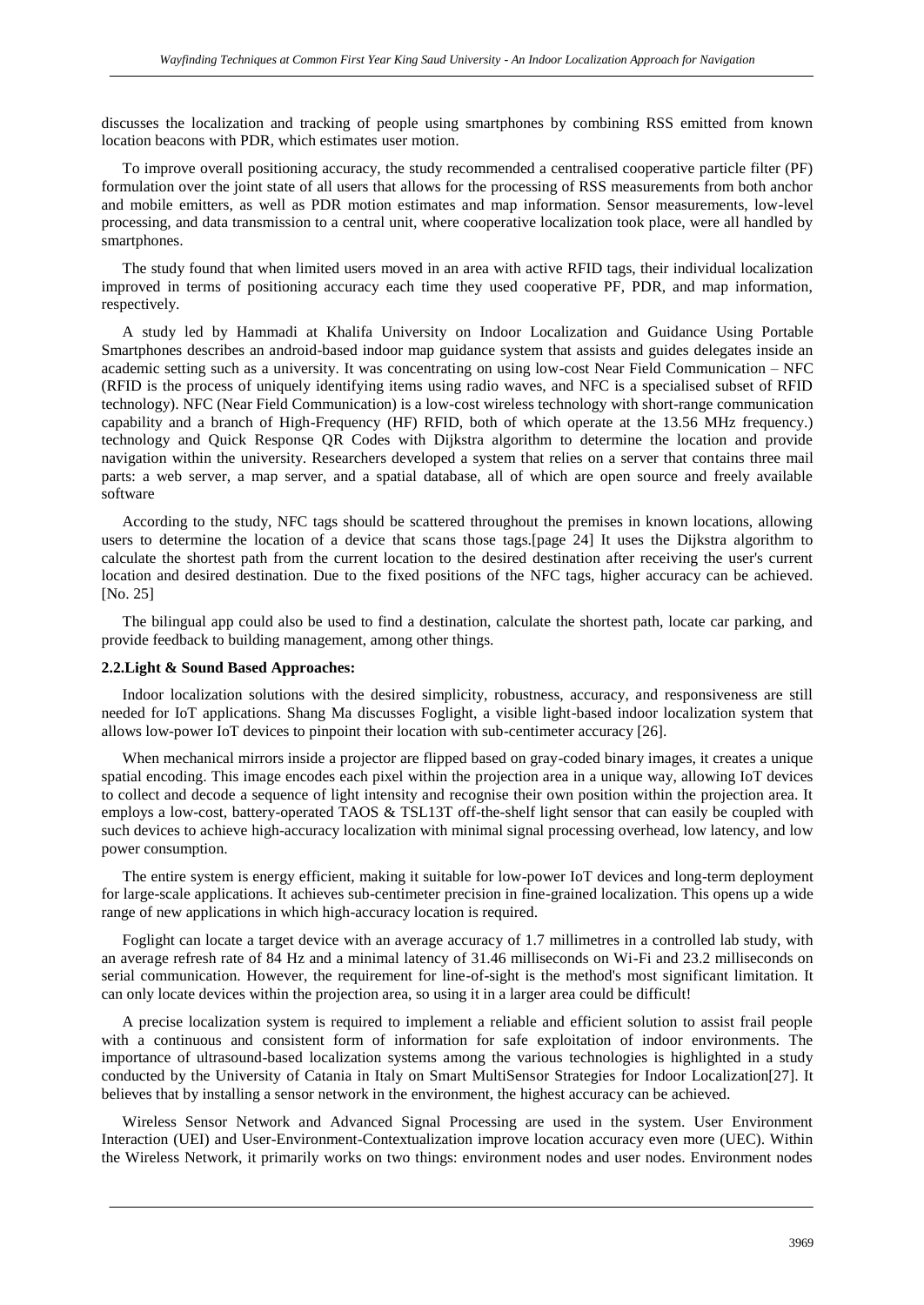are equipped with various sensors, including ultrasound sensors, to implement the user localization task. To monitor the status, the user must wear a wearable with an embedded inertial sensor.

The ultrasound localization system works by continuously measuring distances between the user and the nodes in the environment. By measuring and processing four successive ultrasound impulses, it uses an Anti-Bouncing Filter (ABF) to reduce bouncing effects in the estimation of ToAs. For user localization, the resulting ToAs are converted to distances and sent to the Multi-Trilateration Algorithm (MTA). MTA is more time-consuming than the traditional Trilateration Algorithm, but it is unquestionably recommended for extremely accurate indoor localization tasks. The said research was able to achieve an accuracy of better than 4 cm in an environment of 8.60 m by 7.10 m, with seven nodes roughly positioned at a height of about 3.0 m.

Despite notable efforts in recent years, accurate and practical solutions to indoor localization remain a challenge. Kaikai Liu of the University of Florida proposes the "Guoguo"[28] indoor localization system. The technology that allows users to get centimeter-level location accuracy and integrates with context-aware mobile services has the potential to revolutionise the indoor localization concept.

They devised a workable solution that includes an anchor network with a coordination protocol for transmitting modulated localization beacons over high-band acoustic signals, a real-time processing app for smartphones, and a backend server for indoor contexts and location-based services. The detection sensitivity of imperceptible acoustic beacons is improved, resulting in better location coverage, higher accuracy, and lower power consumption.

Rather than using simple passive beep signals, the system employs the transmission waveform, wide-band modulation, and one-way synchronisation and ranging schemes. To enable anchor node identification without radio assistance on a smartphone, the acoustic beacon transmission scheme uses high-density pseudo-codes. They proposed a symbol interleaved beacon structure to overcome the disadvantage of low acoustic signal transmission speed and increase the location update rate. They proposed a fine-grained adaptive TOA estimation approach that exploits the details of the beacon signal and performs NLOS identification and mitigation to improve ranging accuracy. In the chosen environment, experimental results showed centimeter-level localization accuracy of 6–25 cm.

#### **2.3.UWB Based Approaches:**

In recent years, the market has begun to pay attention to UWB-based technology for the purpose of indoor localization. The modulation scheme is gaining popularity due to its suitability for such applications. A typical UWB-based system sent data in the form of very narrow nano or sub-nanosecond pulses spread over a frequency range of hundreds of megahertz. Indoor localization systems benefit from this design because short pulses provide sub-nanosecond accuracy in timing measurement of the received UWB signal, which corresponds to centimeterlevel accuracy in distance. It also improves the overall system's resistance to multipath fading, which is still a difficult problem for conventional radio signals in indoor environments due to signal reflection.

As a result of the need to operate in unlicensed bandwidth and the transmit power restriction, we can see that UWB communication has a relatively short effective range. It means that a sufficient number of reference nodes may be required for large-scale deployment, and these nodes must be affordable. UWB receivers consume a lot of power, making them unsuitable for low-power IoT applications. [26.]

#### **Demand for Case Studies**

The challenge of adapting indoor localization in educational campuses is described here with a real-world example from King Saud University's Common First Year.During Orientation Week, students are challenged to place themselves in the correct location. In this case, as shown in fig. 1, indoor localization will allow students to select a simple and comfortable path to various locations. Furthermore, it outlines the various stages of the students' journey from pre-orientation to arriving on campus and participating in various events at various locations

## **2.4.CFY's Orientation Day Scenario**

To begin, students must register online using a link from the CFY e-portal, which allows them to schedule their attendance at the orientation programme for a specific week. There are several steps to follow.

1. English level placement test: Students register for an online placement test that is designed to place firstyear students in the appropriate level of English language study.

2. Email Activation: After passing the placement test, the portal will redirect you to your active university email account.

3. Slot Reservation: Choosing a time slot for the orientation day from the available options.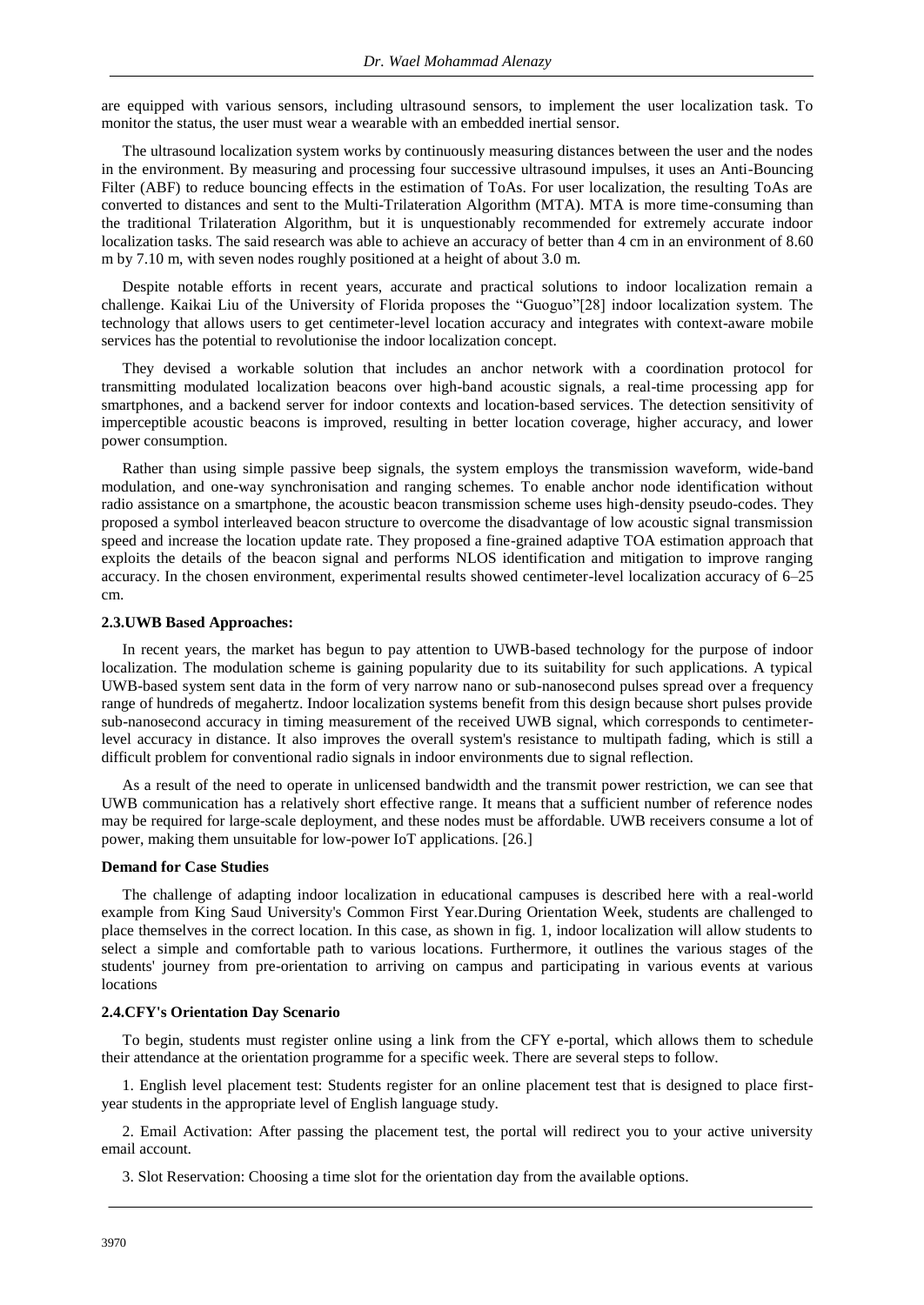During orientation week, students are required to attend a variety of events at various locations for activities such as

1. Attending the welcome seminar: Students attend the CFY campus's induction seminar.

2. Student ID Card Collection: Following the seminar, students will be directed to collect their student ID cards.

3. Purchasing Books: After that, the students are in charge of collecting and purchasing the books.

4. Exploring internal society clubs and registering: Students can register for extracurricular activities and explore different clubs.

In the case of CFY's orientation day, the students follow the ordinary path with someone's manpower guidance, which leads to a jumble of students finding themselves in various locations. As a result of the new approach's use of indoor localization, students can easily provide direction using their own smart devices. It will make it easier for them to get to their designated spots in the groups without making any mistakes. This technology will allow students to easily allocate time and space in a reasonable manner.

In this scenario, King Saud University's Common First Year induction programme is depicted. The beneficiaries' difficulties navigating within the campus to various locations are depicted in fig. 1. The use of sensor nodes at various locations, such as Wi-Fi access points, will aid in determining where to interchange from one point to another. Beneficiaries will be able to easily transfer from one location to another using their smart phones or wearable devices as a result of this implementation.



**Fig:1** CFY"s Floor Plan

## **2.5.Meta-analysis:**

This is the use of existing research on the characteristics of different learning facilities and a combination of them to select a teaching strategy that will be effective for schools with many variables These techniques are constrained by a variety of factors, including the techniques used, accuracy, cost effectiveness, and system adoption in accordance with various protocols, as detailed in table 1.

**Table 1:** Meta-Analysis of various existing localization techniques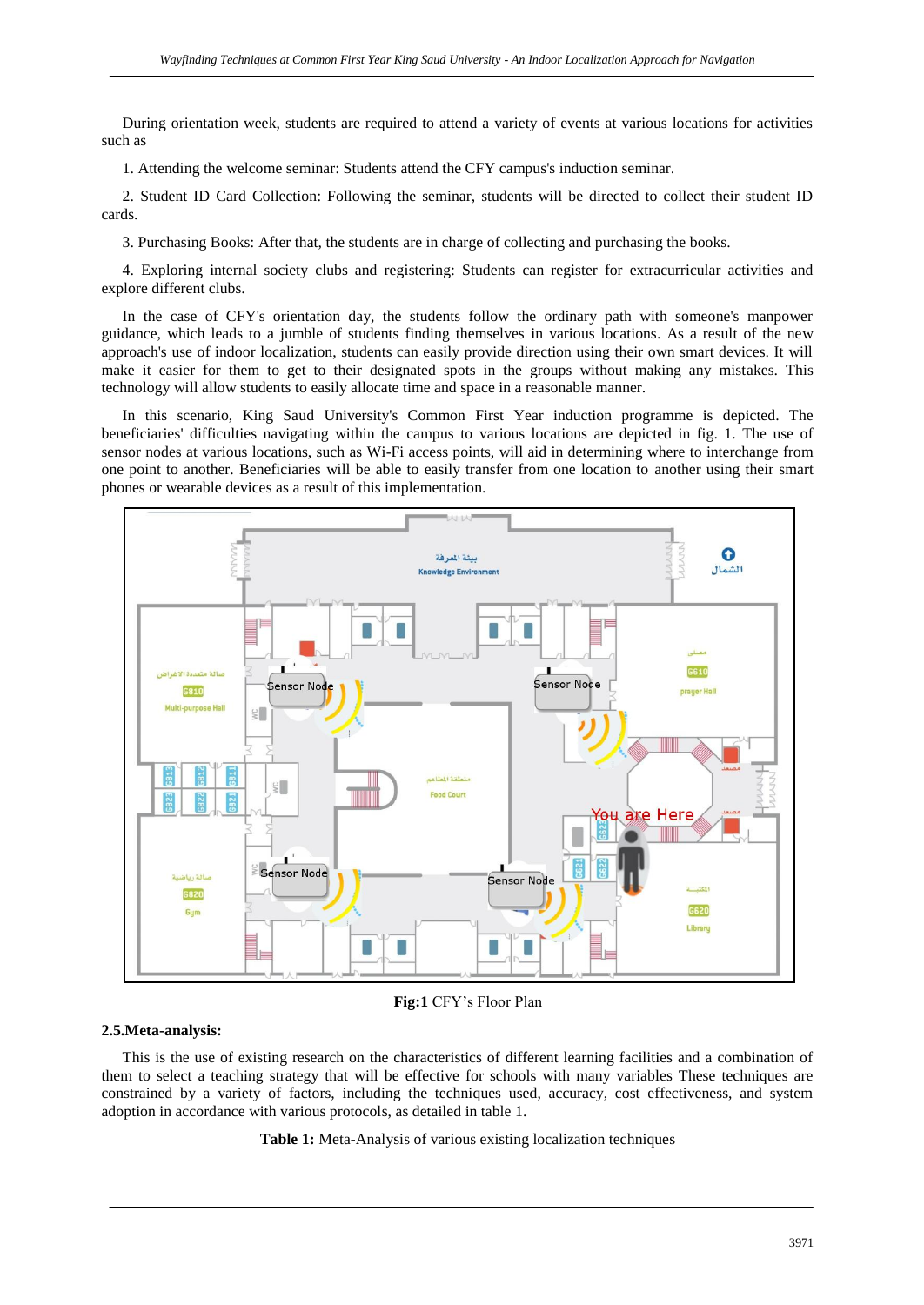| <b>System</b>                          | <b>Signal</b><br><b>Type</b>                                              | Technique                                                                       | <b>Accuracy</b>     | Cost | <b>Scalabilit</b><br>y | <b>Pros</b>                                                                         | Cons                                                                      |
|----------------------------------------|---------------------------------------------------------------------------|---------------------------------------------------------------------------------|---------------------|------|------------------------|-------------------------------------------------------------------------------------|---------------------------------------------------------------------------|
| Fingerprinting[5]                      | Radio<br>Signals<br>$\, +$<br>WiFi                                        | Ranging<br>based<br>$\qquad \qquad +$<br>$LTF + CFR$                            | Meter<br>Level      | Low  | High                   | N <sub>o</sub><br>dedicated<br>devices.<br>existing<br>infrastructur<br>e, low cost | Special<br>Purpose Array<br>Antenna, low<br>accuracy, need<br>calibration |
| Fingerprinting[6]                      | Radio<br>$Signals$ +<br>WiFi                                              | DeepFi,<br>Greedy<br>Learning<br>Algorithm                                      | Meter<br>Level      | Low  | High                   | N <sub>o</sub><br>dedicated<br>devices,<br>existing<br>infrastructur<br>e, low cost | low accuracy,<br>need<br>calibration                                      |
| Fingerprinting[7][8][<br>9]            | Radio<br>Signals<br>$\boldsymbol{+}$<br>WiFi                              | Weighted<br>Linear<br>Regression,<br>kNN,<br>Bayesian<br>Probabilistic<br>Model | Meter<br>Level      | Low  | High                   | No<br>dedicated<br>devices.<br>existing<br>infrastructur<br>e, low cost             | low accuracy,<br>need<br>calibration                                      |
| Fingerprinting[10]                     | WiFi<br>$+$<br>Super<br>Sensitive<br><b>GPS</b>                           | Multi<br>Sensor<br>Fusion with<br><b>IMU</b><br>Framework,<br>Kalman<br>Filter  | Low                 | Low  | Medium                 | Cost.<br>Low<br>be<br>can<br>applied<br>on<br>big scale                             | Additional<br>Hardware                                                    |
| Radio<br><b>RSS</b><br>$+$<br>IMU[11]  | Radio<br>Signals,<br>Direction<br>Cosine<br>Matrix<br>Filter,             | IMU<br>Framework,                                                               | Meter<br>Level      | Low  | High                   | No<br>dedicated<br>devices,<br>existing<br>infrastructur<br>e, low cost             | Magnetic<br>Field<br>Disturbances,<br>low accuracy                        |
| Radio<br>RSS,<br>Proximity[12][13]     | Particle<br>Filter<br>Algorithm,<br>Power<br>Map<br>Algorithm             | PDR, Multi<br>Sensor<br>Fusion,<br><b>SALA</b>                                  | Moderatel<br>y High | Low  | High                   | <b>Not</b><br>SO.<br>costly                                                         | Additional<br>Hardware,<br>Impact<br>of<br>altitude angle                 |
| Proximity[14]                          | Radio<br>Signals,<br>Quaternion<br>-Based<br>Extended<br>Kalman<br>Filter | Proximity<br>based,<br>Pedestrian<br>Tracking<br>Using IoT<br>Framework         | High                | Low  | High                   | High<br>Accuracy,<br>low cost                                                       | Need<br>calibration,<br>Signals<br>sensitivity                            |
| Bluetooth<br>Low<br>Energy[15][16][17] | Radio<br>Signals<br>through<br><b>BLE</b>                                 | BLE,<br><b>RSS</b><br>Fingerprint,<br><b>SVM</b><br>$^{+}$<br>kNN               | Low                 | Low  | High                   | Cost,<br>Low<br>be<br>can<br>applied<br>on<br>big scale                             | Need<br>dedicated<br>devices,<br>low<br>accuracy                          |
| Bluetooth<br>Low<br>Energy[20]         | Radio<br>Signals<br>through<br>$\operatorname{BLE}$                       | Triangulatio<br>System,<br>n<br><b>DTDoA</b>                                    | Meter<br>Level      | Low  | High                   | Cost,<br>Low<br>be<br>can<br>applied<br>on<br>big scale                             | Additional<br>Hardware<br>required, Need<br>Calibration,                  |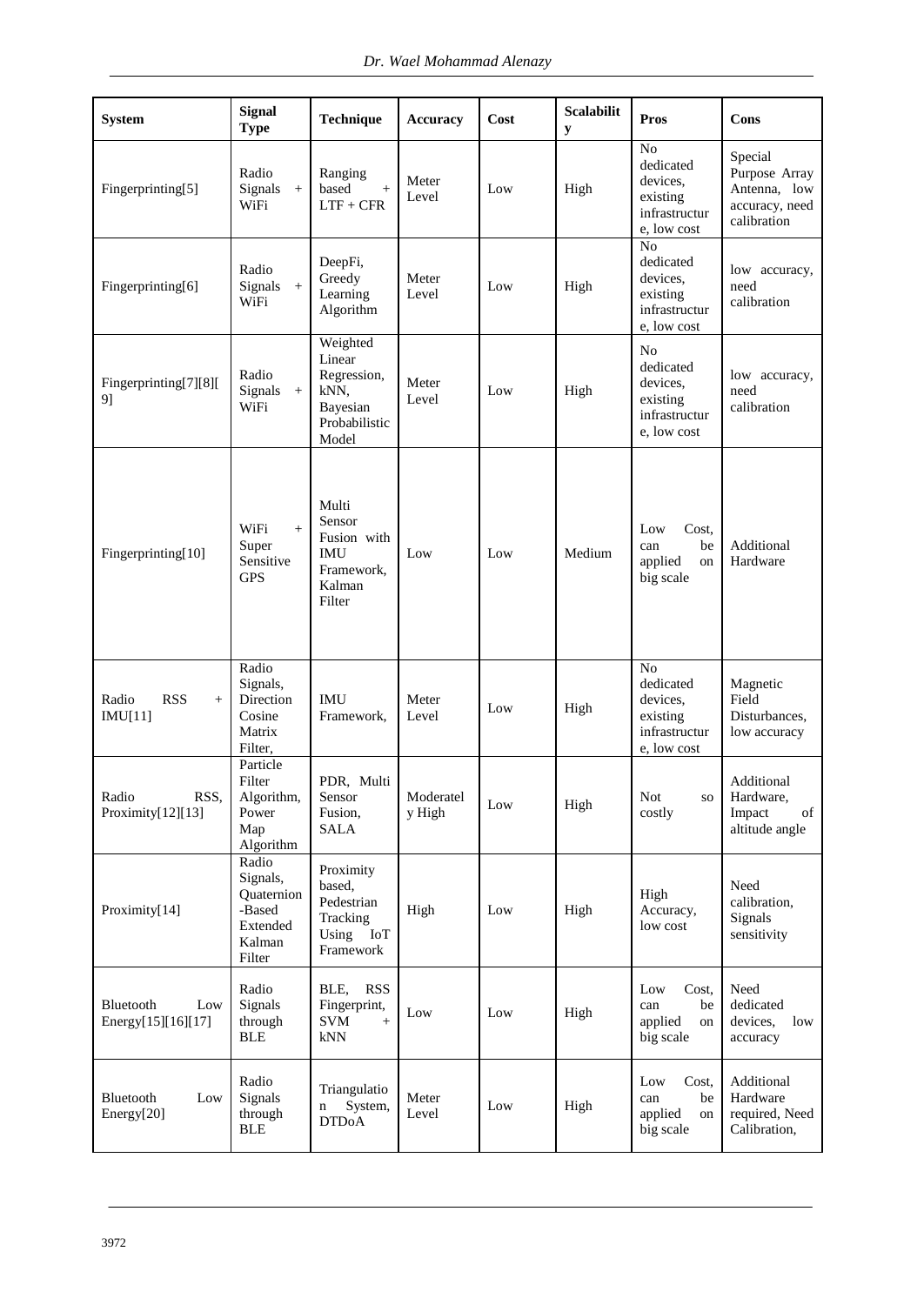| <b>System</b>      | <b>Signal</b><br><b>Type</b>                       | Technique                                                          | <b>Accuracy</b>                      | Cost                | <b>Scalabilit</b><br>y | <b>Pros</b>                                                                                                      | Cons                                                                                                                          |
|--------------------|----------------------------------------------------|--------------------------------------------------------------------|--------------------------------------|---------------------|------------------------|------------------------------------------------------------------------------------------------------------------|-------------------------------------------------------------------------------------------------------------------------------|
| RFID[21][22]       | Radio<br>Signals<br>$+$<br>Active<br><b>RFID</b>   | <b>RFID</b><br>$^{+}$<br>Particle<br>Filters                       | Moderate                             | Moderatel<br>y High | Limited                | Moderate<br>Accuracy                                                                                             | Additional<br>Hardware,<br>Network setup<br>and<br>synchronizatio<br>$\mathbf n$                                              |
| RFID[23][24]       | Radio<br>Signals<br>$\,+\,$<br><b>NFC</b>          | $NFC + HF$<br>RFID,<br>QR<br>Code<br>with<br>Dijkstra<br>Algorithm | Moderatel<br>y High                  | Moderatel<br>y High | High                   | Can<br>be<br>applied<br>on<br>big scale and<br>moderately<br>high<br>accuracy                                    | Additional<br>Hardware,<br>need<br>dense<br>nodes<br>distribution<br>and fixing and<br>synchronizatio<br>$\mathbf n$          |
| Ultra-wideband[26] | Impulse<br>radio Ultra<br>wide band<br>signal      | Ranging<br>based                                                   | High                                 | High                | High                   | High<br>penetrating<br>ability, high<br>accuracy,<br>high multi-<br>path<br>resolution                           | Need<br>dedicated<br>devices.<br>receivers<br>are<br>power-hungry,<br>scale<br>large<br>deployment of<br>expensive<br>devices |
| Foglight[26]       | Coded<br>visible<br>light                          | Fog<br>Computing,<br>Encoded<br>visible light                      | High                                 | High                | Limited                | light<br>A<br>sensor,<br>$\rm{a}$<br>MCU, and a<br>wireless link<br>(optional)                                   | <b>DLP</b><br>A<br>projector                                                                                                  |
| Ultrasound[27]     | Ultrasound<br>Anti<br>$^{+}$<br>Bouncing<br>Filter | Advance<br>Signal<br>Procession<br>$+$ UEI, UEC                    | High<br>(centimeter<br>$\mathcal{E}$ | High                | Limited                | High<br>accuracy                                                                                                 | Need<br>dedicated<br>devices, need<br>dense anchor<br>nodes, limited<br>scalability                                           |
| Guoguo[28]         | Modulated<br>acoustic<br>signal (17-<br>20kHz)     | Passive<br>mode<br>ranging                                         | High $(6 -$<br>25cm)                 | Low                 | High                   | $\rm No$<br>dedicated<br>device<br>for<br>high<br>users,<br>accuracy and<br>scalability,<br>disturbance-<br>free | $_{\rm Low-}$<br>complexity<br>anchor nodes                                                                                   |

## **3.Conclusion:**

The paper presents a real-time scenario of an orientation day at CFY, as well as a detailed study and analysis of various indoor localization techniques. The study is summarized in the background with different categories of the various techniques that can be used. For the orientation day at CFY, it is focused on the best techniques that can be used in the educational sector. The meta-analysis included a detailed table that listed the various constraints along with their benefits and drawbacks. In the future, a few techniques, such as the Extended Technology Acceptance Model, will be used to adopt and evaluate acceptance approaches based on technology acceptance theoretical models.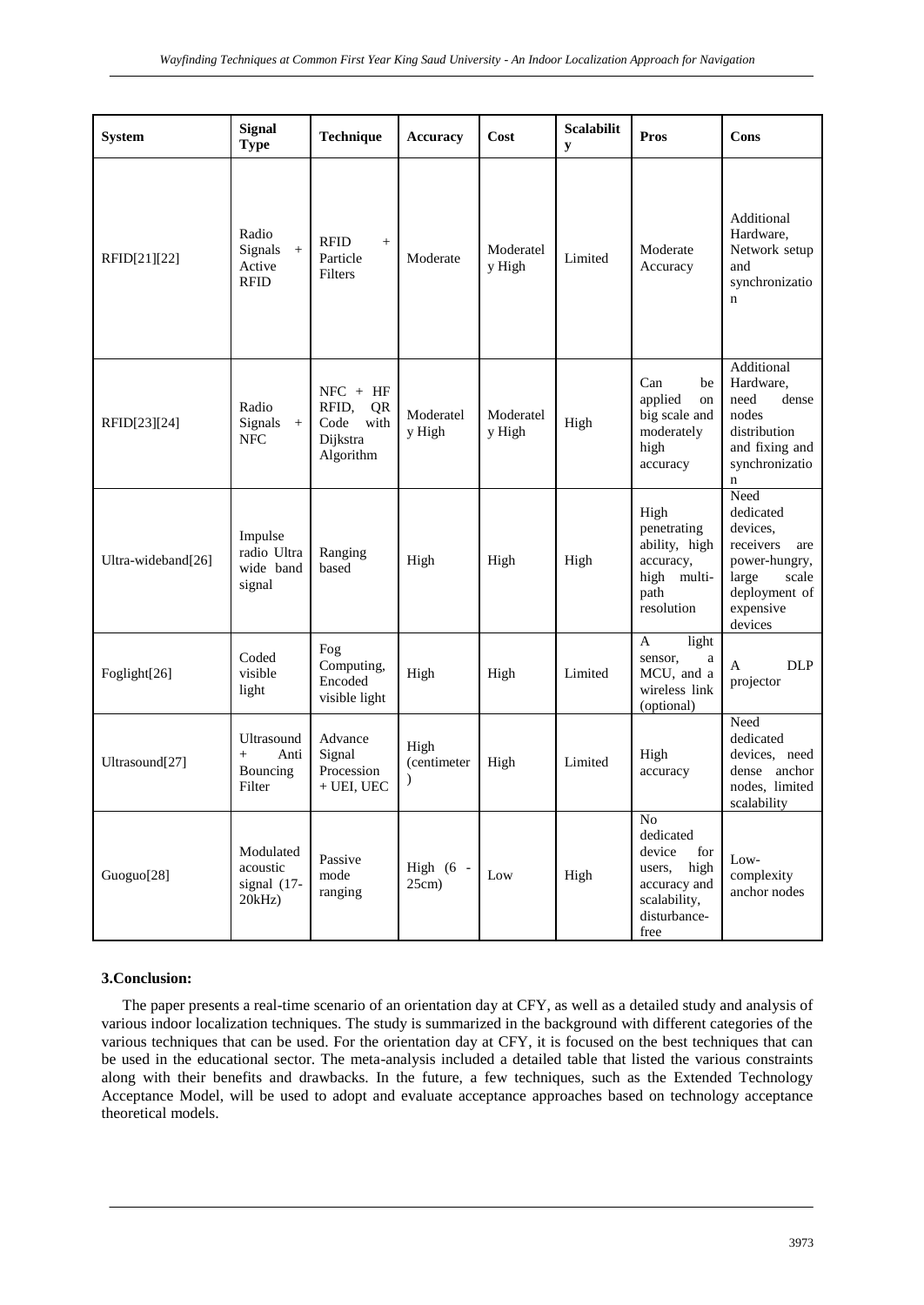## **Author Profile**

Dr. Wael Mohammad Alenazy is currently working as an Assistant Professor and Chair of Self-Development Skills at Common First Year Deanship, King Saud University, Riyadh, Saudi Arabia. He received his PhD and Master"s degree from Faculty of Engineering and Information Technology, University of Technology, Sydney (UTS), Australia. His area of specialization includes Advanced ICT solutions on Smart Environments and Smart Classroom. His current area of research interests includes Smart Learning, Enhanced Smart Education, Image Processing and Augmented Reality.

#### **References**

- G. Deak, K. Curran and J. Condell, "A survey of active and passive indoor localisation systems," Computer Communications, vol. 35, no. 16, pp. 1939-1954, 2012.
- S. S. J. C. H. W. J. H. X. G. Z. Xiang, "A wireless LAN-based indoor positioning technology," IBM Journal of Research and Development, vol. 48, no. 5-6, p. 617, 2004.
- R. B. R. Zekavat, Handbook of Position Location: Theory, Practice and Advances, NJ, USA: John Wiley & Sons:Hoboken, 2011.
- W. X. W. N. L. X. Wei Meng, "Secure and robust Wi-Fi fingerprinting indoor localization," in International Conference on Indoor Positioning and Indoor Navigation, 2011.
- S. S. A. E.-H. Y. A. H. O. A. N. Amr M. Shata, "International Conference on Innovative Trends in Computer Engineering - ITCE," in Aswan University, Egypt, 2018.
- L. G. S. M. S. P. Xuyu Wang, "CSI-Based Fingerprinting for Indoor Localization: A Deep Learning Approach," IEEE Transactions on Vehicular Technology, vol. 66, no. 1, pp. 763-776, January 2017.
- H. N. V. Y. J. W.-S. S. A.K.M. Mahtab Hossain, "Indoor Localization Using Multiple Wireless Technologies," in IEEE International Conference on Mobile Adhoc and Sensor Systems, Italy, 8-11 October, 2007.
- J. S. Q. J. Ayong Ye, "A robust location fingerprint based on differential signal strength and dynamic linear interpolation," Security and Communication Networks, vol. 9, no. 1, p. 3618–3626, 2016.
- P. K. K. Kaemarungsi, "Modeling of indoor positioning systems based on location fingerprinting," in IEEE INFOCOM 2004, 7-11 March 2004.
- H. K. L. C. L. R. L. P. R. G. R. C. Mohammad Zahidul H. Bhuiyan, "Tilizing building layout for performance optimization of a multi-sensor fusion model in indoor navigation," in International Conference on Localization and GNSS, 2012.
- C. V. Z. Z. T. B. Z. L. A. N. José Luis, "A real-time robust indoor tracking system in smartphones," Computer Communications, vol. 117, no. 1, pp. 104-115, February 2018.
- M. W. L. L. Z. M. E. W. Xiangyu Xu, "An Indoor Pedestrian Localization Algorithm Based on Multi-Sensor Information Fusion," Journal of Computer and Communications, vol. 5, no. 3, pp. 102-115, March 2017.
- S. Y. T. K. H. L. S. M. K. S.-C. K. Jaehoon (Paul) Jeong, "SALA: Smartphone-Assisted Localization Algorithm for Positioning Indoor IoT Devices," Wireless Networks : The Journal of Mobile Communication, Computation and Information, vol. 24, no. 1, pp. 24-47, January 2018.
- A. M. A. A. Nabil M., "Enhancing Indoor Localization Using IoT Techniques," Proceedings of the International Conference on Advanced Intelligent Systems and Informatics 2017, vol. 639, pp. 885-894, 2017.
- J. A. H. C. D. M. C. P. Marco Terán, "IoT-based system for indoor location using bluetooth low energy," in 2017 IEEE Colombian Conference on Communications and Computing (COLCOM), Bagota, 2017.
- P. S. Andrew Mackey, "Performance evaluation of beacons for indoor localization in smart buildings," in IEEE Global Conference on Signal and Information Processing (GlobalSIP), Montreal, Canada, 2017.
- M. C.-C. L. O.-B. Jesus Lovon-Melgarejo, "Supervised learning algorithms for indoor localization fingerprinting using BLE4.0 Beacons," in IEEE Latin American Conference on Computational Intelligence (LA-CCI), Guadalajara, Mexico, November 2017.
- https://www.bluetooth.com/.
- R. H. Ramsey Faragher, "Location Fingerprinting With Bluetooth Low Energy Beacons," IEEE Journal on Selected Areas in Communications, vol. 33, no. 11, p. 2418–2428, November 2015.
- B. D. Gunter Fischer, "Bluetooth indoor localization system," in 1st Workshop on Positioning, Navigation and Communication (Wpnc"04), 2004.

http://www.csic.es/.

- A. R. J. Fernando Seco, "Smartphone-Based Cooperative Indoor Localization with RFID Technology," Sensors, vol. 18, no. 1, p. 266, 2018.
- A. A. H. M. J. Z. J. W. N. Omran Al Hammadi, "Indoor Localization and Guidance Using Portable Smartphones," in IEEE/WIC/ACM International Conferences on Web Intelligence and Intelligent Agent Technology, Macau, China, 4-7 December 2012.
- P. Annika, "Near Field Communication in Cell Phones," Ruhr-Universit¨at Bochum, Germany, 2007.
- D. S. N. W. Manh Hung V, "Indoor Navigation System for Handheld Devices," Worcester Polytechnic Institute, Massachusetts, USA, 2009.